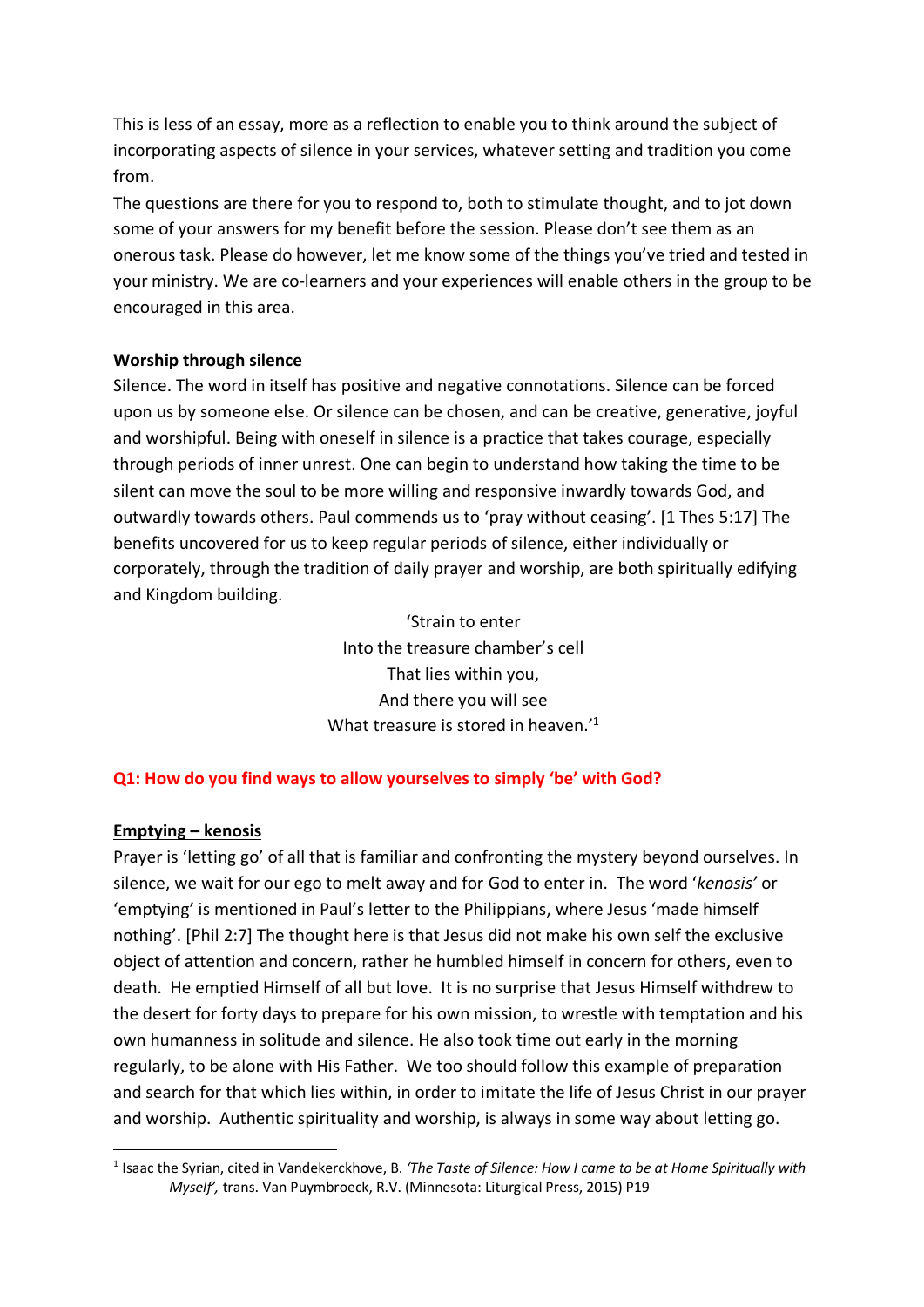So how do we enable others to let go in worship? As a worship leader I imagine you've had experience of holding silence for a short while in prayer, or through a meditation, or even as a song gently plays, but what is the intent for a congregation to communally experience the depth of silence together?

## **Q2a: What are your own experiences of God in prayer? Q2b: In what ways have you been able to incorporate silence in your services?**

The early desert fathers have had a major influence on the regular practice of silence in worship to this day, as they discovered its benefits for their interior life and relationship with God. Christian silence is an openness to the divine that is personal and of spiritual significance. Most of the main monastic orders borne from the early desert Fathers observe periods of silence each day. This is what their worship cycle depends on and this is how they connect with one another and with God in community.

#### **Q3a: How does this fit with your understanding of silence?**

**Q3b: Can you imagine a place for this 'rhythm' in the life and worship of your church? Q3c: Does silence work through all traditions of the church or is this specific to certain traditions? For example, if you are used to a band setting with a more contemporary service, how could silence be used well?**

#### **Leading others to that place of connection**

I have often stood at the front of a church, leading a band in song, or leading the service of the word, noticing the faces of the people in the congregation as they worship. If you are familiar with counselling practices, or even managerial philosophies, you will be aware that we mirror one another quite naturally. A counsellor will reflect back what their client has said, or a manager's style will influence the way the entire company runs. Years ago, I taught drama to young children, and their favourite lesson was to mirror their partner identically in action and sound and develop a 'connection' through following one another closely. It was beautiful to watch when they really worked hard to be at one with each other. It was as if they had begun to understand one another on a deeper, more intimate level. If we lead worship, we too have that connection with those we lead and we shouldn't underestimate the potential to lead them also into a deeper connection with God as we ourselves encounter Him. To be able to be with ourselves in that silent space comfortably, will enable others to 'let go and let God' as well.

#### **Taize, a community built on silence and simplicity in worship**

I was led to a new encounter with silence in worship when I was as Chaplain of a senior school. I took a small group to Taize in France for a week and didn't really understand how silence worked in community and in worship. The preface was simple. Everything is done in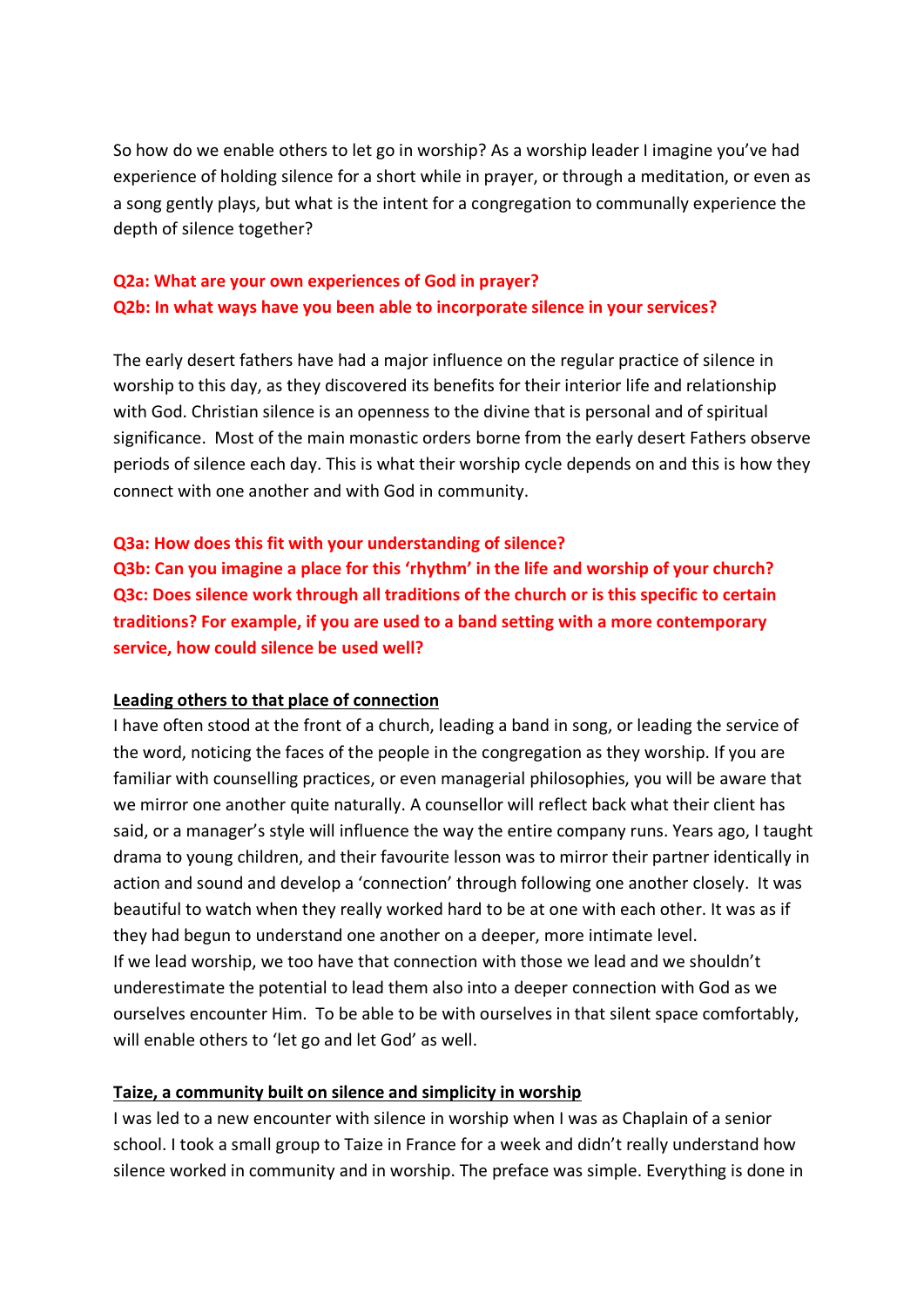community. Noone is excluded. Everyone works and worships together. Every person who arrives at Taize is welcomed, is part of the community and fully involved in all aspects, from hospitality, to cleaning, to shop duties and most importantly, to participation in the services held morning, noon and night. They embrace a 'whole life' worship style. Everything is done for the glory of God, from prayer and silence, to a day's hard graft. The services themselves are simple. Repetition and rhythm being the foundation. Simple tunes that are repeated over and again to enable those of all nationalities to participate. A ten-minute silence, a reading and prayer ending with more song.

The teenagers who came were not all Christians but fully partook in the daily ritual. One of the girls asked me how I 'filled the time of silence in my head' and so we discussed prayer, and that God remains present regardless of how we pray. How emptying your head of all thought and allowing God to just 'be' in that moment, can be more worshipful than the greatest symphony ever composed. This girl took this in and ran out of the building at the end of the next service saying she had met with God! She was overwhelmed by the power of the Spirit in that moment and had allowed God to meet her in the silence of her heart. This was extraordinary and revelatory.

**Q4a: Should we expect and desire encounters of God in corporate prayer and worship or do we just imagine this to be an individual encounter to keep to yourself? Q4b: What are the expectations of worship from the people in your church? Would a Taize style service be something that would work in your setting?** 

I have since been on my own personal quest to uncover how we can include silence in our worship and not be afraid, or embarrassed by the lack of words, or lack of liturgy in church services. How can we ourselves be comfortable enough with silence, so to lead others to that place of intimacy with God ourselves?

# **Q5a: What do you feel comfortable with in worship? Q5b: What would make you uncomfortable? Q5c: Do you think this reflects the general style of the whole church? What could you do to challenge any misconceptions around this style of stillness in worship?**

It is well worth meditating on Brother Roger's way of doing things and letting ourselves be inspired by it. When he left his country to come to Taizé, he had no definite plan drawn up in advance. He did not know what God expected of him in the long term. He only knew that he had to start and he was ready to take a first step. By taking a first step, we discover the second and then little by little the next steps along the way. It is this approach that he pursued all his life. Maybe this is how we could approach new ways of incorporating silence into our church worship patterns.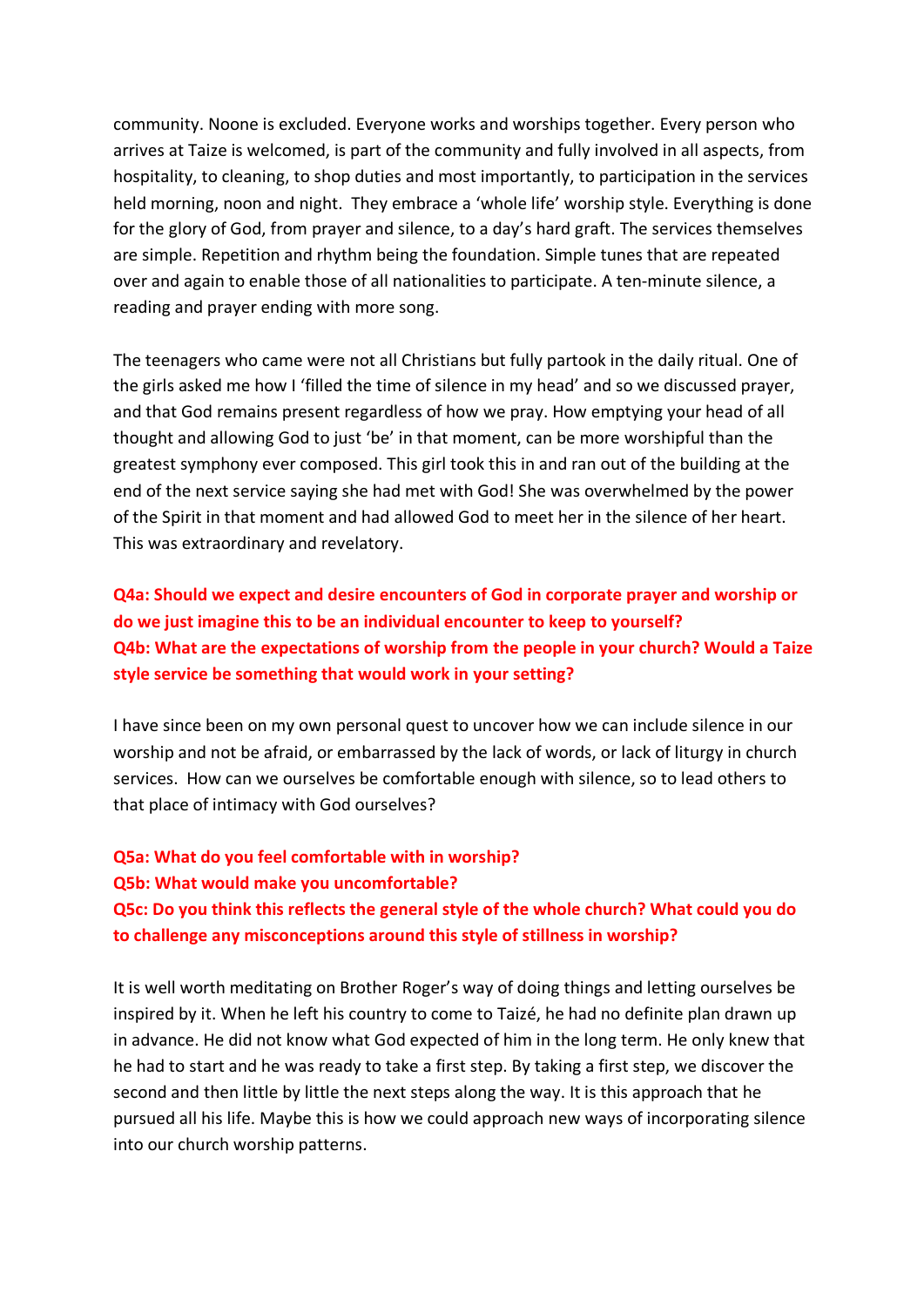# **Q6: There are many ways to engage others in silence when we lead worship. How would you do this with a congregation who felt uncomfortable with change or introducing a new approach?**

### **Treasure to be found**

The Quakers seek silence as a community 'for the flame to be kindled and to grow'2 They practice in shared silence, shared listening and a shared call to action. This treasure is not found through theory, but only by grace.

According to monastic wisdom, the path to silence is all about engagement with everything and everybody. Theologically, this resounds with Jesus teaching to love both neighbour and God. Practicing silence leads to a greater responsibility for the manner in which you carry yourself in life, in the way you deal with people and things. $3$  The seeker, who journeys into the silent desert of the heart, encounters not only oneself, but also, God.

# **Q7: We should be true to the people we are. How are you true to the person you are in your prayer and worship? How can you enable others to be true to themselves in worship?**

Finding silence yourself can be as simple as standing in a forest glade to take in the smell, to breathe in the clear air and absorb the environment around. Or simpler, in the cacophony of a busy household, to simply take five and pause. In the silence we can tune in to what is essential; to notice what is in their heart once the surrounding world is silenced. Resting in God's presence can be the antidote to the frenetic 'doing'.

### Q8a: **In what ways have you been caught off-guard by the presence of God? How has God been unexpected through prayer?**

### **Q8b: How can you create opportunities for others to experience this presence in a church worship setting?**

We are deprived of silence in our modern world and therefore deprived of the joy that flows into the space silence offers. This is a silence avoiding culture, perhaps driven by fear, with the external noise drowning out anything God might want to say to us. One is reminded of Elijah, at the mouth of the cave, trying to find God in the noise, but it was only in the silence that God's voice was heard calling him out. [1 Kings 19] When we are still for long enough to hear the silence, it is full. There is an energy which comes from silence itself. Major religions, and other spiritual practices such as yoga and mindfulness, share the recognition that

 <sup>2</sup> Maitland, S. *'A Book of Silence: a Journey in Search of the Pleasures and Powers of Silence'* (London: Granta Publications, 2008) p141

<sup>&</sup>lt;sup>3</sup> Vandekerckhove, B. 'The Taste of Silence: How I came to be at Home Spiritually with Myself', trans. Van Puymbroeck, R.V. (Minnesota: Liturgical Press, 2015) p122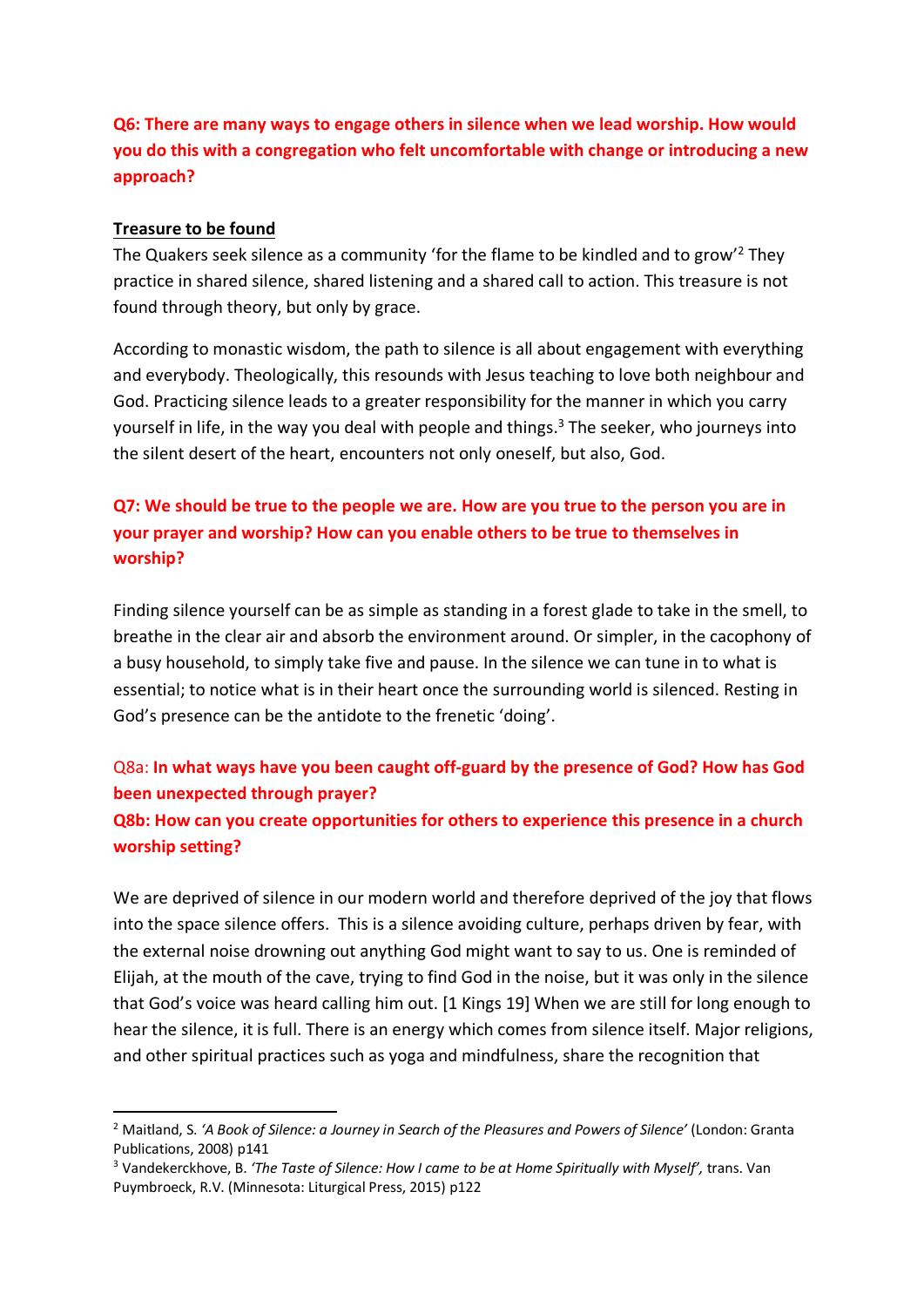silence is an effective tool for spiritual development and that something precious is lost if we avoid this connection.

# **Q9a: knowing the busy-ness of life outside of the church building, does this make the need for space to be more reflective in a worship setting more urgent? Q9b: How do we achieve stillness, if at all in our lives and in the space we create as worship leaders?**

Imagine for a moment, the energy of a group of people that you are leading who experience the depth and power of silence together, as something that brings them together with the Spirit. Imagine further, the impact that these encounters with the living God could have on an entire church community who work together to serve God in mission, empowered by their encounters. This is transformational and life giving. This is true worship.

## **Q10: Contemplative prayer is a loving attentiveness to God (Richard Foster). What can we do in our lives to be more lovingly attentive to God this week and beyond?**

**Here are some ideas to try out at home. Each of these could be incorporated into a church worship setting. As you give them a go, imagine how you might do this in your particular church, if at all. You may have many more ideas, so bring them to the session next week to share with the rest of the group:**

- Create a space in your home where you can focus solely on Jesus and carry Him into the rest of the day intentionally. A small chair, a stall with a candle to light to mark the beginning of your time with Christ.
- Try imaginative contemplation: Go into the bible story with all five senses. Eg Mary at the resurrection – Peter on the beach. How do you feel, what is Jesus saying to you personally, what is going on, what do you notice?
- Lectio Divina: pick up the bible read it slowly see what word or phrase sticks out.
- Discover new Apps which help the centering prayer, Pray as you Go, the Examen,
- Read some Celtic prayer liturgy in the mornings.
- Take a simple prayer The Jesus prayer. And breathe it inhale the mercy of God; exhale the toxins of the day – Have mercy on me– pray with a knotted string. At each knot, pray the Jesus prayer, maybe while walking. Think through all emotions. Let go of each of them. Mark the first thing that comes to you in those moments. 'The sense I had was…..'
- Using icons. We will have a look at how to do this in the group session if you are unfamiliar.